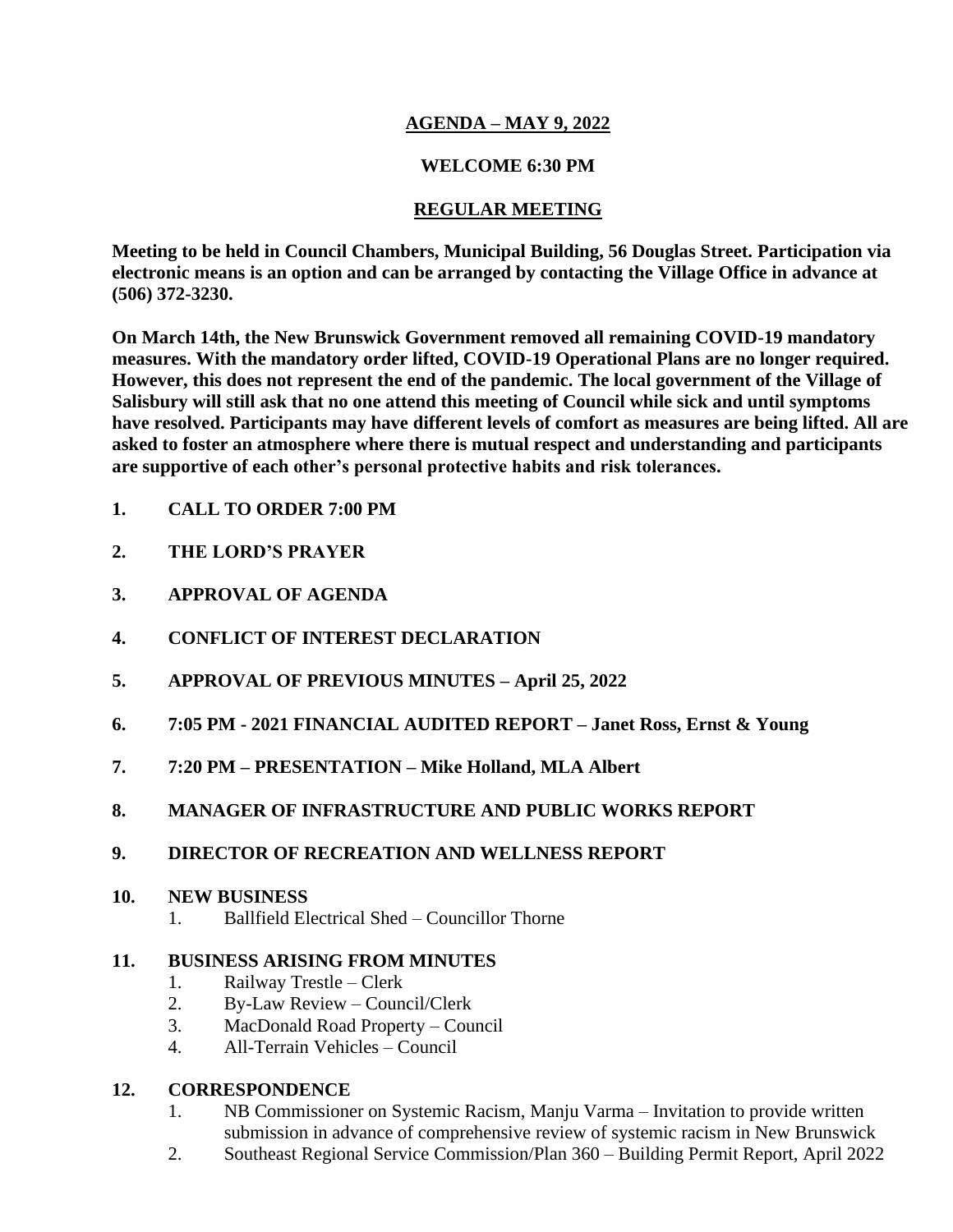- 3. Service New Brunswick, Hon, Mary Wilson, Minister Re: CANOE Procurement Group of Canada – New conditions imposed regarding the procurement of goods and services
- 4. NB Transportation and Infrastructure 2022 Maintenance Agreement
- 5. Fort Folly Habitat Recovery, Edmund Redfield Flood damage to restored riverbank
- 6. Service NB, Celeste Savoie, Executive Director, Procurement Enablement Re: Exemptions

For Council's Information and Perusal

- a) Turf & Rec e-Newsletter April 22, 27, May 4 (3)
- b) Greater Moncton International Airport Authority Board of Directors AGM May 13
- c) Water Canada: The Droplet e-Newsletter April 25 and 26 (survey), May 2 (3)
- d) Turf & Rec Register for free webinar "The Time is Now Kick Gas" May 4
- e) Pryor Learning Live online seminars April 25, May 3 (2)
- f) Pryor Learning Pryor+ account expiry Special renewal offer
- g) Environmental Science & Engineering Magazine Free subscription offer
- h) Union of the Municipalities of New Brunswick UMNB Bulletin April 25, May 2 (2)
- i) Recycling Product News Why digitalization is essential to globalization of recycling
- j) Federation of Canadian Municipalities FCM Voice e-Newsletter April 25 (1)
- k) Recycling Product News eNewsletter Weekly April 26, 28, May 3, 5 (4)
- l) Canadian Network of Asset Managers CNAM 2022 Conference (2)
- m) Institute of Public Administration of Canada Design Skills for Public Innovation
- n) Recycling Product News (periodical) April 2022
- o) MW Shares: Municipal World Podcast April 27, 28, May 4 (3)
- p) ReNew Canada ReNewsletter April 27, May 4 (2)
- q) ReNew Canada The Infrastructure Magazine Subscriber survey
- r) Municipal World Municipal Master Class: Respectful Leadership in Local Government
- s) eCivis Simple grants management; Maximize your grants potential (2)
- t) Affordable Housing News Housing Market Outlook Now Available
- u) Canada Mortgage and Housing Corporation Housing Research Awards Nominations
- v) Senator Nancy J. Hartling, New Brunswick News from the Red Chamber
- w) Alzheimer Society New Brunswick Let's Light It Up in Blue! May awareness campaign
- x) ReNew Canada Hear from owners first-hand on their experience using Procore
- y) Recycling Product News Equipment & Service Spotlight
- z) Environmental Science & Engineering Magazine Here is what's in our April 2022 issue
- aa) Municipal World (periodical) May 2022
- bb) Environmental Science & Engineering Magazine American Water Works 2022 Conf.
- cc) Green Ideas for a Healthier Planet  $\&$  a Better Future Carl Duivenvoorden e-newsletter
- dd) Municipal World Insider e-Newsletter May 4 (1)
- ee) FCM Annual Conference and Trade Show, June 2-5 What is the Green Municipal Fund?
- ff) EOS Eco-Energy EOS Annual General Meeting, May 25, 7pm via Zoom
- gg) ReNew Canada Top 100 Projects Key Players & Owners Dinner, May 17
- hh) ReNew Canada INFRAIntelligence Digital Conversations with Industry Leaders, May 26
- ii) Canada Mortgage and Housing Corporation CMHC releases new report on housing supply
- jj) Achieve Centre for Leadership Online training options June-July 2022

### **13. FIRE DEPARTMENT REPORT / RCMP REPORT**